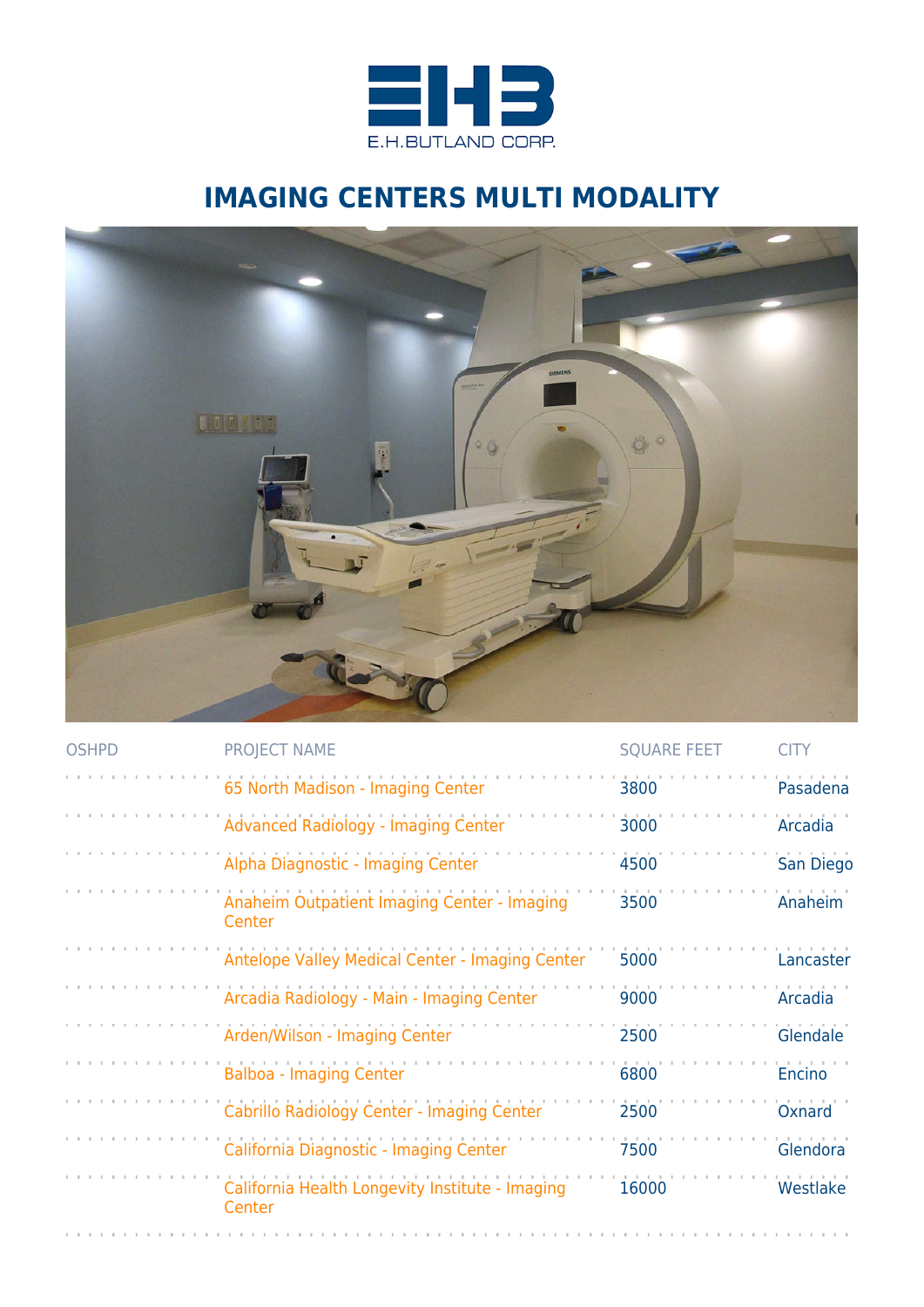| <b>OSHPD</b> | <b>PROJECT NAME</b>                                       | <b>SQUARE FEET</b> | <b>CITY</b>            |
|--------------|-----------------------------------------------------------|--------------------|------------------------|
|              | Cedars-Sinai Tower Imaging - Imaging Center               | 8400               | <b>Los Angeles</b>     |
|              | <b>CMH/Grossman - Imaging Center</b>                      | 8700               | Ventura                |
|              | CMI Imaging Center - Balboa - Imaging Center              | 9500               | <b>Encino</b>          |
|              | CMI Imaging Center - Indian Wells - Imaging<br>Center     | 2500               | <b>Indian Wells</b>    |
|              | CMI Imaging Center - Sepulveda - Imaging Center           | 3300               | <b>Sherman Oaks</b>    |
|              | CMI Imaging Center - Thousand Oaks - Imaging<br>Center    | 2800               | <b>Thousand Oaks</b>   |
|              | CMI Imaging Center - Westlake - Imaging Center            | 7500               | Westlake               |
|              | Corona - Imaging Center                                   | 5000               | Corona                 |
|              | Dr. Becker Madison Radiology - Imaging Center             | 1800               | Pasadena               |
|              | Dr. Fierstein Imaging - Imaging Center                    | 3500               | <b>Beverly Hills</b>   |
|              | Dr. Hashimi Imaging Center - Valencia - Imaging<br>Center | 4500               | Valencia               |
|              | Dr. Jabour - 2807 Wilshire Blvd - Imaging Center          |                    |                        |
|              | Dr. Jabour - 2811 Wilshire - Imaging Center               | 11500              | <b>Santa Monica</b>    |
|              | Dr. Jabour - 8272 Building - Imaging Center               | 4000               | <b>Los Angeles</b>     |
|              | Dr. Joe Lebovic, M.D - Imaging Center                     | 7500               | <b>Beverly Hills</b>   |
|              | Dr. Meisel - Imaging Center                               | 7800               | <b>Santa Monica</b>    |
|              | Dr. S. Joe, M.D. - Imaging Center                         | 9000               | <b>Beverly Hills</b>   |
|              | Dr. Yang Imaging - Alhambra - Imaging Center              | 5200               | Alhambra               |
|              | .<br>Dr. Yang Imaging - El Monte - Imaging Center         | 4000               | <b>El Monte</b>        |
|              | Encino Diagnostic - Imaging Center                        | 5000               | <b>Encino</b>          |
|              | Fairfax MRI Center - Imaging Center                       | 4500               | Los Angeles            |
|              | FHP, Lynwood - Imaging Center                             | 11000              | Lynwood                |
|              | Finova Medical Center - Outpatient - Imaging<br>Center    |                    |                        |
| Yes          | Fountain Valley Hospital - IR Bi-Plane Suite<br>Remodel   |                    | <b>Fountain Valley</b> |
|              | Fresno Imaging - Imaging Center                           | 7100               | Fresno                 |
|              | Garfield - Imaging Center                                 | 4300               | <b>Monterey Park</b>   |
|              |                                                           |                    |                        |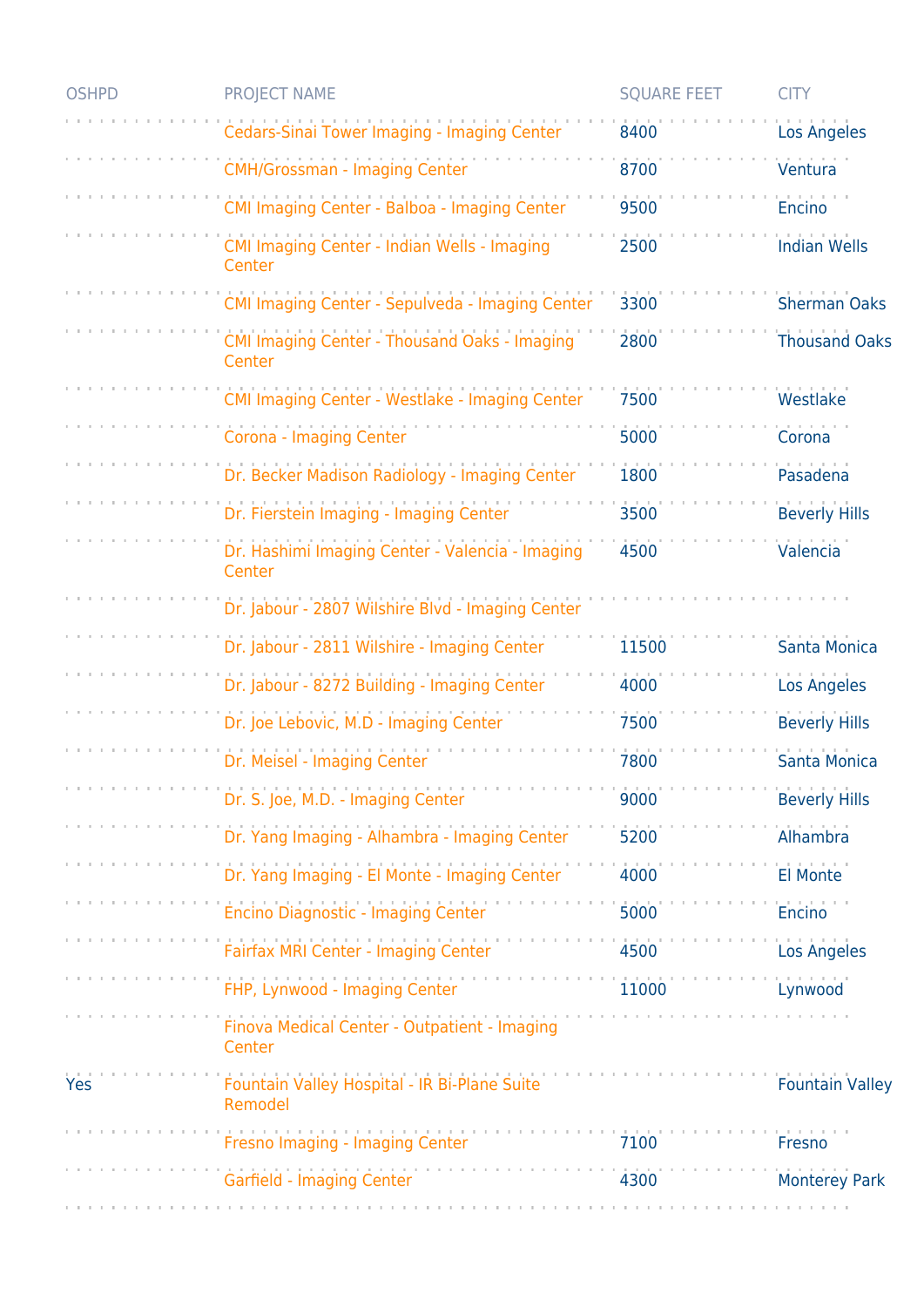| <b>OSHPD</b> | <b>PROJECT NAME</b>                                         | <b>SQUARE FEET</b> | <b>CITY</b>            |
|--------------|-------------------------------------------------------------|--------------------|------------------------|
|              | Glendale Imaging - Imaging Center                           | 5400               | Glendale               |
|              | Glendale MRI Center - Imaging Center                        |                    | Glendale               |
|              | Good Samaritan - Imaging Center                             | 8500               | <b>Los Angeles</b>     |
|              | Granada Hills Imaging Center - Valencia - Imaging<br>Center | 4500               | Granada Hills          |
|              | Grossman Imaging Center - Oxnard - Imaging<br>Center        | 3500               | Oxnard                 |
|              | Grossman Imaging Center - Ventura - Imaging<br>Center       | 4200               | Ventura                |
|              | Healthwest Partners - Balboa - Imaging Center               | 6200               | Encino                 |
|              | Healthwest Partners - Indian Wells - Imaging<br>Center      | 3000               | <b>Indian Wells</b>    |
|              | Healthwest Partners - Indio - Imaging Center                | 3500               | Indio                  |
| Yes          | Huntington Hospital - Nuclear Med, GD165<br>Renovation      |                    | Pasadena, CA           |
|              | Huntington Hospital Outpatient Pavilion - Imaging<br>Center | 40000              | Pasadena               |
|              | <b>Insight Encino Diagnostic - Imaging Center</b>           | 3800               | <b>Encino</b>          |
|              | Insight Health- Garfield - Imaging Center                   | 1800               | Alhambra               |
|              | Insight Health- St. John's - Imaging Center                 | 2500               | <b>Thousand Oaks</b>   |
|              | Landmark Imaging - Imaging Center                           |                    |                        |
|              | Liberty Pacific - Long Beach - Imaging Center               | 8500               | Long Beach             |
|              | Liberty Pacific- Palmdale - Imaging Center                  | 9200               | Palmdale               |
|              | LSG Imaging, Beverly Hills - Imaging Center                 | 3000               | <b>Beverly Hills</b>   |
|              | LSG Imaging, Los Angeles - Imaging Center                   | 3500               | <b>Los Angeles</b>     |
|              | LSG Imaging, Santa Monica - Imaging Center                  | 2500               | <b>Santa Monica</b>    |
|              | Manhattan Beach Imaging Center - Imaging<br>Center          | 5400               | <b>Manhattan Beach</b> |
|              | Medical Diagnositc Imaging - Imaging Center                 | 14000              | <b>Santa Monica</b>    |
|              | Medical Imaging of Southern California - Imaging<br>Center  | 4500               | Santa Monica           |
|              | Merced MRI Center - Imaging Center                          | 8500               | Merced                 |
|              | Northridge Imaging - Imaging Center                         | 6500               | Northridge             |
|              |                                                             |                    |                        |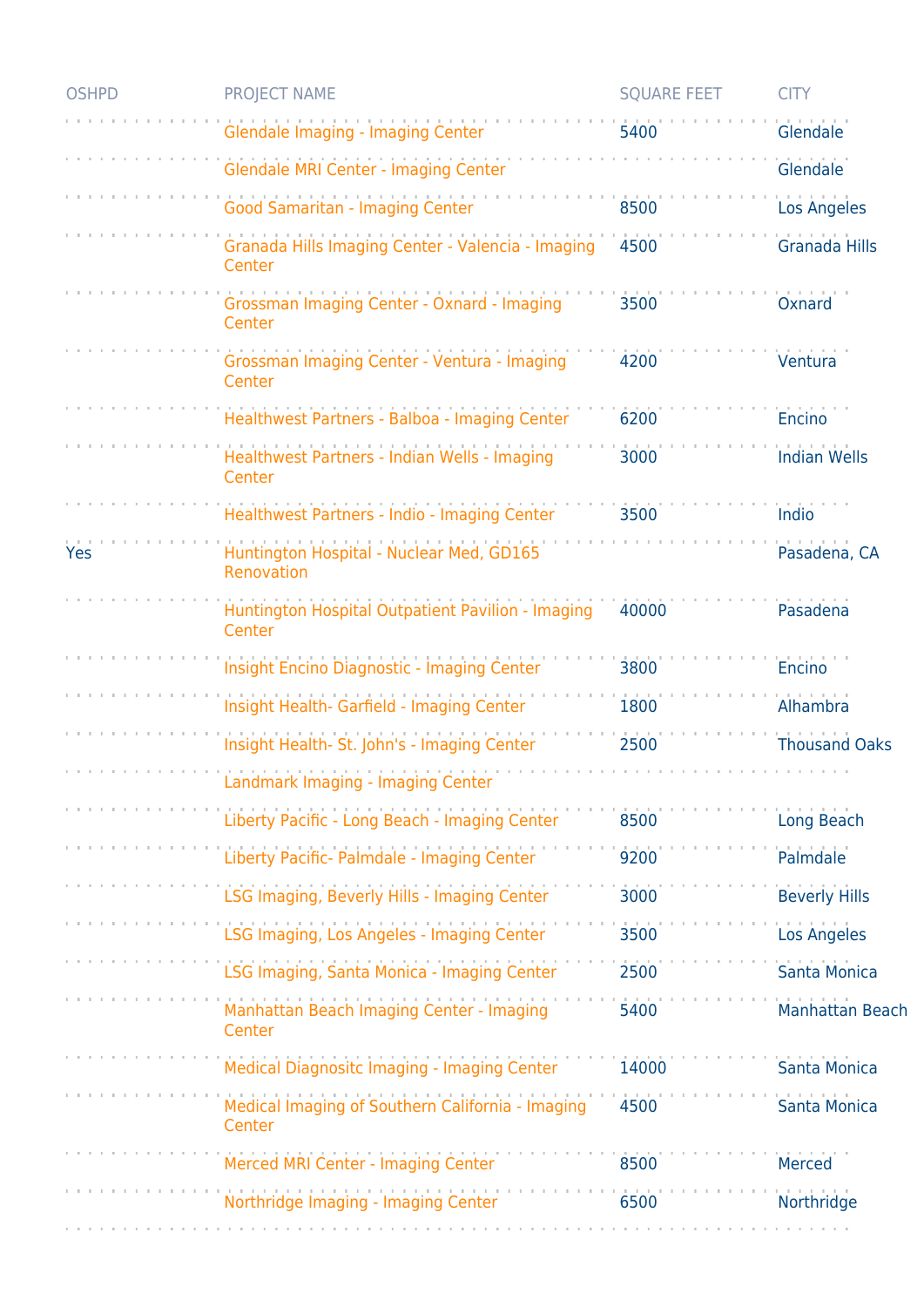| <b>OSHPD</b> | PROJECT NAME                                           | <b>SQUARE FEET</b> | <b>CITY</b>          |
|--------------|--------------------------------------------------------|--------------------|----------------------|
|              | <b>Oasis Radiology Imaging Center - Imaging Center</b> | 72500              | La Quinta            |
|              | Pacific Imaging Center - Imaging Center                | 3500               | <b>Monterey Park</b> |
|              | Pacific Imaging Center - Imaging Center                | 3500               | San Jose             |
|              | Pacific Medical Imaging Center - Imaging Center        | 15600              | Alhambra             |
|              | Pueblo Radiology - Ventura - Imaging Center            | 12400              | Ventura              |
|              | Raytel - Florida - Imaging Center                      | 10000              | Florida              |
|              | San Antonio Imaging - Imaging Center                   | 9000               | Upland               |
|              | San Francisco Imaging Center - Imaging Center          | 10000              | San Francisco        |
|              | San Gabriel Medical Imaging - Imaging Center           | 4000               | San Gabriel          |
|              | San Jose Medical Imaging Center - Imaging Center       | 6500               | San Jose             |
|              | San Luis Obispo Imaging - Imaging Center               | 7500               | San Luis Obispo      |
|              | Santee Open Imaging - Imaging Center                   | 5500               | <b>Santee</b>        |
|              | Smith & Carmody, MD - Imaging Center                   | 6500               | Tucson, AZ           |
|              | South Valley Imaging Center - Imaging Center           | 3800               | <b>Encino</b>        |
|              |                                                        |                    |                      |
| Yes          | St. John's Regional Medical Center -<br>Mammography    |                    | Oxnard, CA           |
|              | St. Vincent Imaging Center - Imaging Center            | 5000               | <b>Los Angeles</b>   |
|              | Thousand Oaks Imaging - Imaging Center                 | 8000               | <b>Thousand Oaks</b> |
|              | UCLA Manhattan Beach Imaging - Imaging Center          | 6800               | Manhattan Beach      |
|              | University Imaging - Imaging Center                    | 5500               | Santa Clarita        |
|              | US Diagnostics - Anaheim Hills - Imaging Center        | 3500               | Anaheim              |
|              | US Diagnostics - Balboa - Imaging Center               | 5500               | Encino               |
|              | US Diagnostics - Inglewood Imaging - Imaging<br>Center | 3000               | Inglewood            |
|              | US Diagnostics - Long Beach - Imaging Center           | 3500               | Long Beach           |
|              | US Diagnostics - Westlake Imaging - Imaging<br>Center  | 6200               | Westlake             |
|              | <b>USC Keck School - Imaging Center</b>                | 2200               | <b>Los Angeles</b>   |
|              | Valley Breast Care Center - Infusion Center            |                    | <b>Van Nuys</b>      |
|              | Valley Imaging Center - Imaging Center                 | 1000               | Encino               |